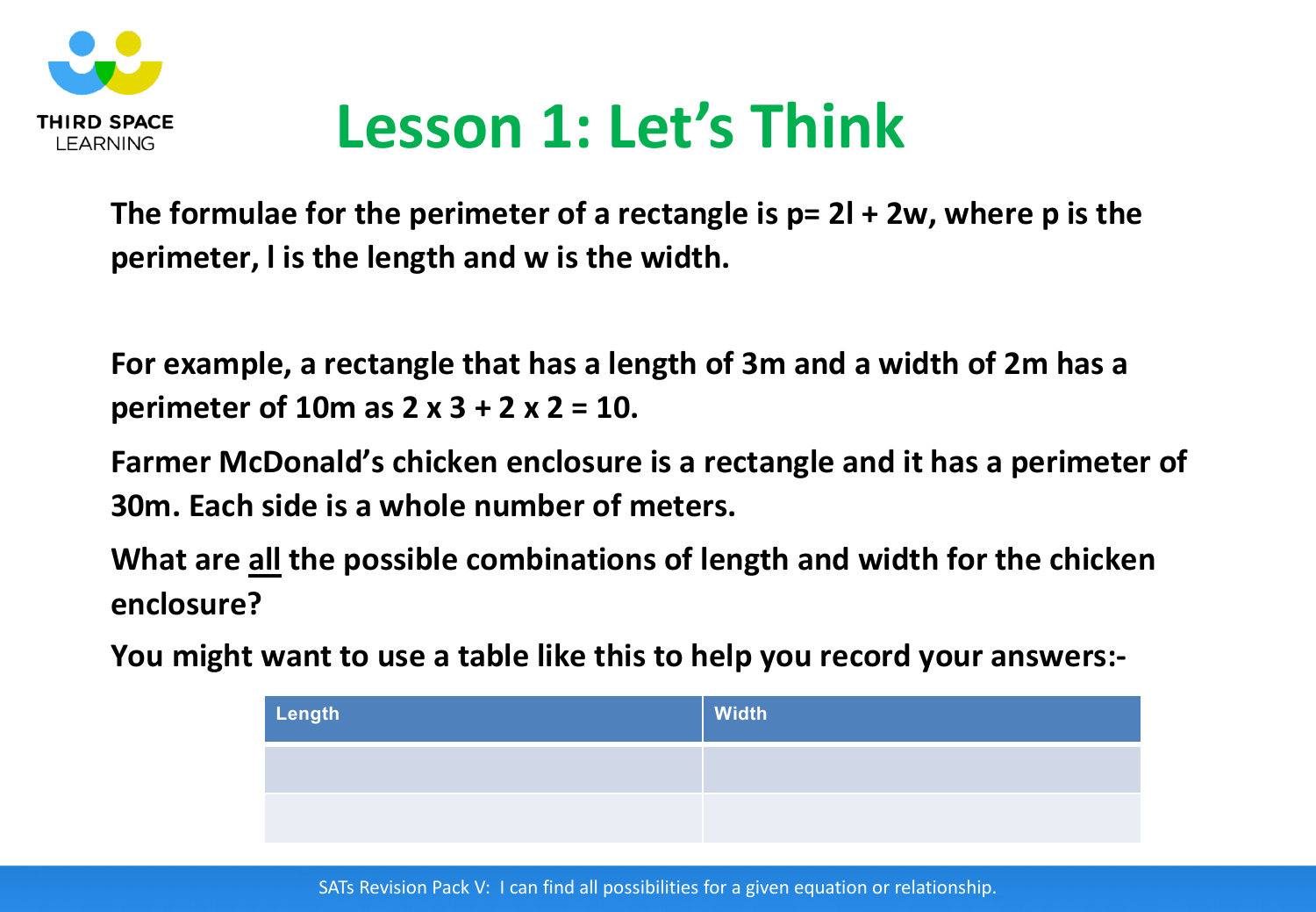

## **Lesson 1: Let's Apply**

Mia has written the equation:

 $5a = 60-y$ 

a and y are both whole numbers above 0.

Mia says there are 8 possible sets of values for a and y.

Is Mia correct? How do you know?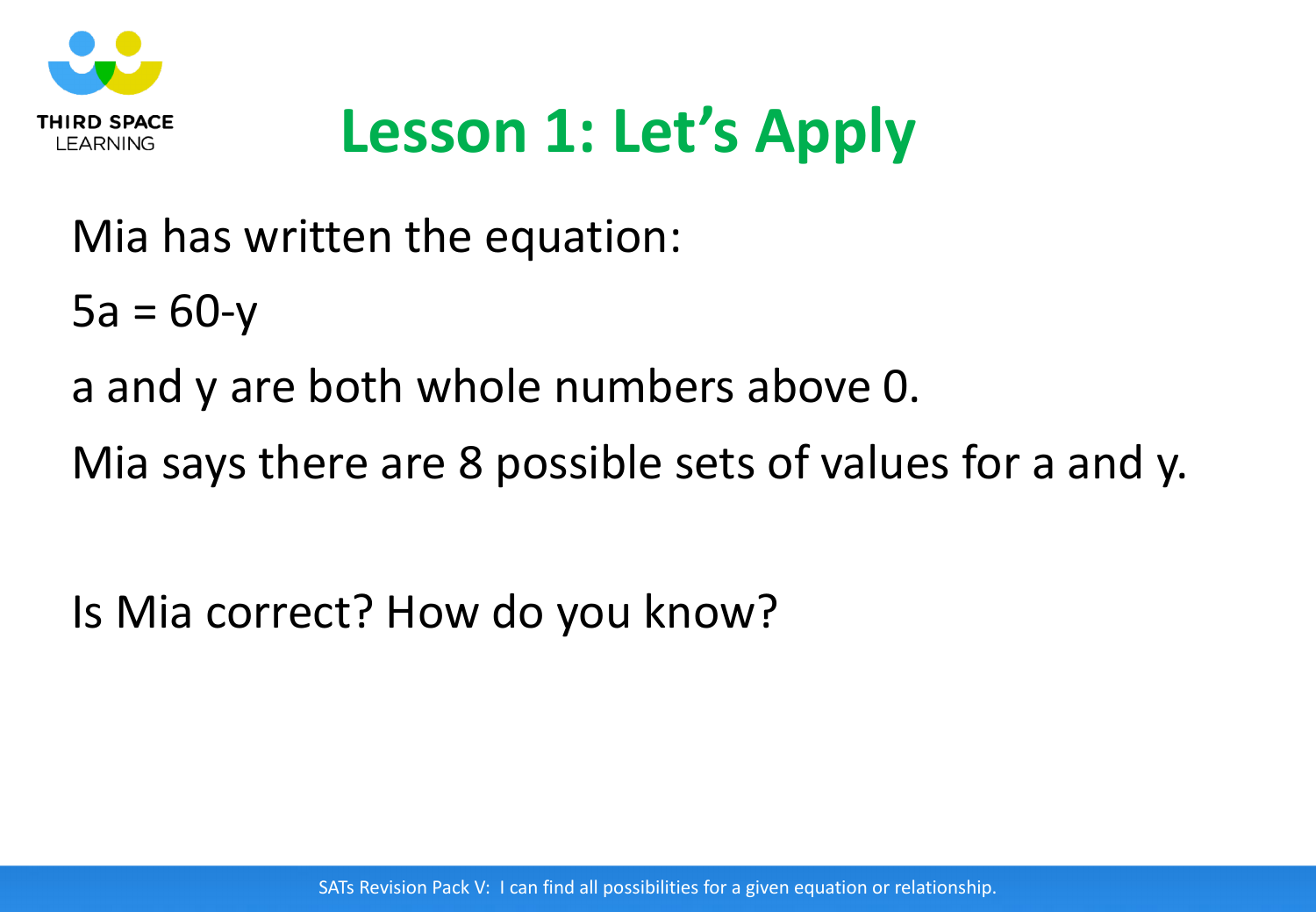

## **Lesson 2: Let's Think**

Mia visits a friend's house. Her friend has some chickens and rabbits.

Chickens have 2 legs. Rabbits have 4 legs.

Mia knows that between them all of the animals at her friend's house have 30 legs.

Can you create a formula that would help Mia find all the different possibilities for the numbers of chickens and rabbits that her friend has?

Can you use the formula to find all the different combinations of the number of chickens and rabbits that her friend has?